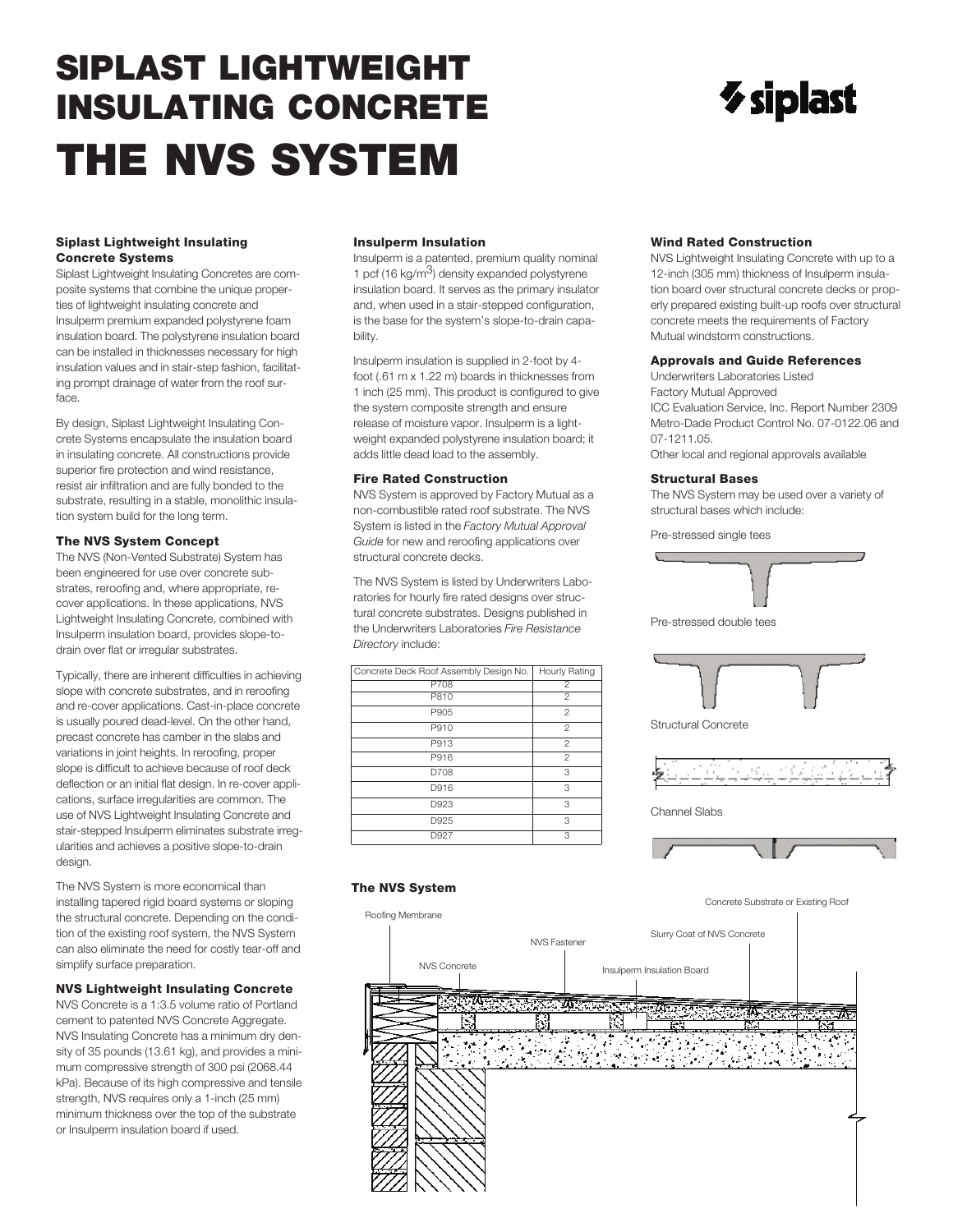#### **Insulation Value Table for Concrete and Reroofing Substrate Designs**

*(1 inch of NVS Concrete and optional thicknesses of Insulperm over the substrate.)*

| Values Based on 1 Inch of NVS Concrete |                            |                                              |                                             |       |          |  |  |
|----------------------------------------|----------------------------|----------------------------------------------|---------------------------------------------|-------|----------|--|--|
| Thickness of                           | Dry Weight<br>of Insulperm | Wet Weight<br>of Insulperm                   | U-Factor*<br>No Ceiling<br><b>Heat Flow</b> |       |          |  |  |
| Insulperm                              |                            | & NVS Concrete (PSF)   & iNVS Concrete (PSF) | Up                                          | Down  | R-Factor |  |  |
| $\bigcap$ "                            | 2.9                        | 5.7                                          | 0.498                                       | 0.417 | 0.9      |  |  |
| 1"                                     | 3.4                        | 6.6                                          | 0.168                                       | 0.158 | 4.8      |  |  |
| $1\frac{1}{2}$                         | 3.5                        | 6.7                                          | 0.128                                       | 0.122 | 6.7      |  |  |
| 2"                                     | 3.6                        | 6.9                                          | 0.103                                       | 0.099 | 8.6      |  |  |
| $2^{1/2}$                              | 3.7                        | 7.0                                          | 0.087                                       | 0.084 | 10.4     |  |  |
| 3"                                     | 3.8                        | 7.1                                          | 0.075                                       | 0.073 | 12.3     |  |  |
| $3^{1/2}$ "                            | 3.9                        | 7.2                                          | 0.066                                       | 0.064 | 14.1     |  |  |
| 4"                                     | 3.9                        | 7.4                                          | 0.059                                       | 0.057 | 16.0     |  |  |
| 5"                                     | 4.1                        | 7.6                                          | 0.048                                       | 0.047 | 19.6     |  |  |
| 6"                                     | 4.3                        | 7.8                                          | 0.041                                       | 0.040 | 23.3     |  |  |
| 7"                                     | 4.4                        | 8.1                                          | 0.036                                       | 0.035 | 26.9     |  |  |
| 8"                                     | 4.6                        | 8.3                                          | 0.032                                       | 0.031 | 30.6     |  |  |
| 9"                                     | 4.7                        | 8.6                                          | 0.028                                       | 0.028 | 34.2     |  |  |
| 10"                                    | 4.9                        | 8.8                                          | 0.026                                       | 0.025 | 37.8     |  |  |
| 11"                                    | 5.1                        | 9.1                                          | 0.024                                       | 0.023 | 41.5     |  |  |
| 12"                                    | 5.2                        | 9.3                                          | 0.022                                       | 0.021 | 45.1     |  |  |

*\*Includes air films and roofing membrane.* Notes:

- 1. `NVS Lightweight Insulating Concrete properties are based on the material at minimum dry density. The thermal conductivity data is derived from independent testing of materials in accordance with ASTM Specification C 177. Thermal conductivity of Insulperm is based on 40° F mean temperature and NVS Concrete is based on 75°F mean temperature. U-factors are based on series-parallel heat flow calculations defined in the ASHRAE *Handbook of Fundamentals* and are shown in constant thickness insulation. All values shown are intended only as guidelines. Insulation performance for all materials and/or systems is affected by building environment, installation and design procedures which may cause variations from calculated values.
- 2. A roofing membrane will add the following typical weights to the system weight listed above:
	- Modified Bitumen 2 pounds per sf 4 ply built-up roof with gravel 6 pounds per sf Mechanically fastened single ply 0.5 pounds per sf

When using NVS in a re-cover or reroofing application, Siplast strongly recommends that a registered structural engineer evaluate the design and verify that the existing structure is capable of supporting the added weight of the new assembly.

# **PART 1: GENERAL**

### **1.01 SECTION INCLUDES:**

A. Lightweight Insulating Concrete Application to Prepared Substrate

#### **1.02 RELATED SECTIONS**

- A. Section  $[- -]$  Testing Laboratory Services
- B. Section [——-] Rough Carpentry
- C. Section [——-] Roof Deck
- D. Section [——-] Roofing
- E. Section  $[- -]$  Sheet Metal Flashing and Trim

#### **1.03 REFERENCE STANDARDS**

References in these specifications to standards, test methods and codes, are implied to mean the latest edition of each such standard adopted. The following is an abbreviated list of associations, institutions, and societies that may be used as references throughout these specifications.

- **ASTM** American Society for Testing and Materials Philadelphia, PA **FM** Factory Mutual Engineering and Research Norwood, MA
- **UL** Underwriters Laboratories Northbrook, IL

#### **1.04 SUBMITTALS**

All submittals that do not conform to the following requirements will be rejected.

**A. Submittal of Equals:** Submit lightweight insulating concrete systems to be considered as equals to the specified roof system no less than 10 days prior to bid date. Primary lightweight insulating concrete systems that have been reviewed and accepted as equals to the specified system will be listed in an addendum prior to bid date; only then will equals be accepted at bidding. Submittals shall include the following:

- 1. Submit manufacturer's instructions for proper placement of the proposed lightweight insulating concrete roof insulation system.
- 2. Submit documentation confirming compliance with FM 1-**[——-]** Windstorm Resistance Classification utilizing the specific roof membrane system proposed for use on this project.
	- a) Submit documentation confirming that the specific expanded polystyrene proposed for use on this project is approved by Factory Mutual for use in conjunction with the proposed lightweight insulating concrete system.
- 3. Submit a letter from the supplier of the proposed lightweight insulating concrete system confirming that the expanded polystyrene used as a component in the lightweight insulating concrete system is to be furnished by the supplier of the proposed lightweight insulating concrete system.
- 4. Submit shop drawings including a roof plan, roof slopes, and thickness of insulation.
- 5. Submit a sample copy of the warranty covering the proposed lightweight insulat-

ing concrete system. *\* NOTE: The above item is applicable when a performance warranty for the lightweight concrete is required.*

- 6. Submit a sample copy of the roof system guarantee covering the proposed lightweight insulating concrete system and roof membrane system.
- 7. Submit a letter from the roof membrane manufacturer confirming the intention to issue the roof system guarantee covering the proposed lightweight insulating concrete system and roof membrane system at project completion.

*\* NOTE: The above items 6 and 7 are applicable when a single source roof system guarantee covering the lightweight insulating concrete system and roof membrane system is required.*

8. Submit a letter from the proposed lightweight insulating concrete system supplier confirming that the Contractor is approved to install the proposed lightweight insulating concrete system.

#### **1.05 QUALITY ASSURANCE**

- **A. Acceptable Contractor:** The contractor must be certified in writing prior to bid by the supplier to install the proposed lightweight insulating concrete system.
- **B. Agency Approvals:** The proposed lightweight insulating concrete system shall conform to the following requirements. No other testing agency approvals will be accepted.
	- **1. Underwriters Laboratories:** Tested by Underwriters Laboratories in accordance with the procedures of ASTM E 119 and listed in the most recent Underwriters Laboratories Fire Resistance Directory. Lightweight insulating concrete roof insulation components are defined by Underwriters Laboratories under sections CCVW for foamed plastic and CJZZ for vermiculite aggregate in the latest edition of the Underwriters Laboratories Fire Resistance Directory.
	- **2. Factory Mutual:** Tested by Factory Mutual Research and listed in the most recent Factory Mutual Approval Guide as non-combustible or Class 1, and for **1-[— —-]** windstorm classification utilizing the specific roof membrane system proposed for use on this project.

#### **1.06 PRODUCT DELIVERY, STORAGE AND HANDLING**

- **A. Delivery:** Deliver materials in the supplier's original unopened packages, fully identified as to manufacturer, brand or other identifying data and bearing the proper Underwriters Laboratories label.
- **B. Storage:** Store bagged concrete aggregate products in a dry location until ready for application. Expanded polystyrene board should not be stored in areas of standing water prior to application but can be exposed to rainwater before application. Boards must be clean and free from foreign substances.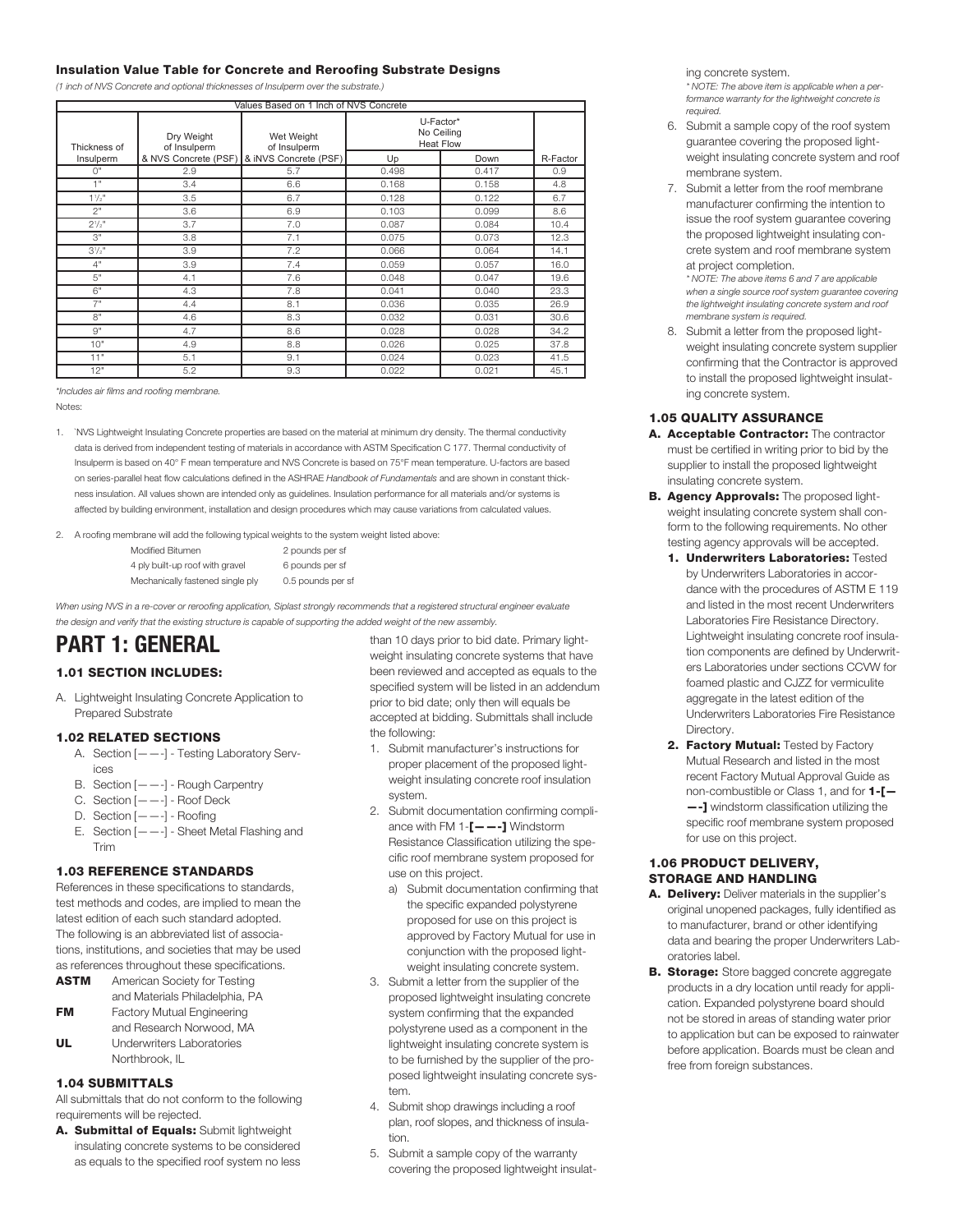#### **1.07 PROJECT/SITE CONDITIONS**

#### **A. Requirements Prior to Job Start**

- **1. Notification:** Give a minimum of 5 days notice to the Owner and manufacturer prior to commencing any work and notify both parties on a daily basis of any change in work schedule.
- **2. Permits:** Obtain all permits required by local agencies and pay all fees that may be required for the performance of the work.
- **3. Safety:** Familiarize every member of the application crew with all fire and safety regulations recommended by OSHA, NRCA and other industry or local governmental groups.

#### **B. Environmental Requirements**

- **1. Precipitation:** Do not apply materials during precipitation or in the event there is a probability of precipitation during application. Take adequate precautions to ensure that materials and building interiors are protected from possible moisture damage or contamination.
- **2. Temperature Restrictions:** When air temperatures of 40ºF (4.4ºC) or above are predicted to occur within the first 24 hours after placement, normal mixing and application procedures may be used. When air temperatures of 32ºF to 40ºF (0ºC - 4.4ºC) are predicted to occur within the first 24 hours after placement, warm water may be used. The mix temperature should not exceed 100°F (37.8ºC) at the point of placement. Do not install the lightweight insulating concrete system when air temperatures are below 32ºF (0ºC).

#### **1.08 WARRANTY/GUARANTEE**

- **A. Insulation System Warranty:** Upon successful completion of the project, and after all post installation procedures have been completed, furnish the Owner with the insulation system manufacturer's 10-year labor and materials warranty. The insulation system warranty shall include the composite roof deck system consisting of pregenerated foam and polystyrene insulation panels. All repair or replacement costs covered under the guarantee shall be borne by the insulation system manufacturer. The guarantee shall be a term type, without deductibles or limitations on coverage amount, and be issued at no additional cost to the Owner. Specific items covered during the term of the insulation system warranty include:
	- 1. The actual resistance to heat flow through the roof insulation will be at least 80% of the design thermal resistance, provided that the roofing membrane is free of leaks.
	- 2. The roof insulation will remain in a reroofable condition should the roof membrane require replacement (excluding damage caused by fastener pullout during removal of the old membrane.)
- 3. The Insulating Concrete Warranty will not limit, by geographic location, the owners rights for claims, actions, and/or proceedings.
- 4. The roof insulation material will not cause structural damage to the building as a result of expansion from thermal or chemical action.
- *> Siplast Ten-Year Roof Insulation Performance Warranty*
- *\* NOTE: The above specification item is applicable when a performance warranty for the lightweight concrete only is required.*
- **B. Roof System Guarantee:** Upon successful completion of the project, and after all post installation procedures have been completed, furnish the Owner with a labor and materials endorsement to the roof membrane manufacturer's guarantee confirming that a single guarantee covers both the lightweight insulating concrete system and the roof membrane/flashing system. The roof system guarantee shall include both the roofing and flashing membrane, and the specified new lightweight insulating concrete system consisting of pregenerated foam, patented-preformed polystyrene panels, base sheet, and base sheet fasteners. All repair or replacement costs covered under the guarantee shall be borne by the roof membrane/flashing manufacturer. The guarantee shall be for a 10 year term, without deductibles or limitations on coverage amount, and be issued at no additional cost to the Owner. Specific items covered under the roof system guarantee include:
	- 1. The actual resistance to heat flow through the roof insulation will be at least 80% of the design thermal resistance, provided that the roofing membrane is free of leaks;
	- 2. The roof insulation will remain in a reroofable condition should the roof membrane require replacement (excluding damage caused by fastener pullout during removal of the old membrane.)
	- 3. The roof insulation will remain in place even if the roof membrane sustains wind damage covered by the guarantee.
	- 4. The base sheet, base sheet fasteners and polystyrene panels will be covered by the guarantee.
	- 5. The roof system guarantee will not limit, by geographic location, the Owner's rights for claims, actions, and/or proceedings.
	- 6. The roof insulation material will not cause structural damage to the building as a result of expansion from thermal or chemical action.
	- *> Siplast Ten-Year Roof System Guarantee \* NOTE: The above specification item is applicable when a roof system guarantee covering both the lightweight concrete system and roof membrane system is required.*

## **PART 2: PRODUCTS**

#### **2.01 MATERIALS**

- **A. Acceptable Manufacturer:** Provide a lightweight insulating concrete roof insulation system incorporating vermiculite aggregate and expanded polystyrene board supplied by a single manufacturer.
	- *> NVS Roof Insulation System by Siplast, Inc., Irving, TX*

#### **2.02 SYSTEM DESCRIPTION A. Lightweight Concrete System**

**Description:** Provide materials used in the lightweight concrete roof insulation system conforming to the following.

- 1. Portland Cement: Portland cement conforming to Type I, II, or III as defined by ASTM C 150.
- 2. Vermiculite Aggregate: Vermiculite concrete aggregate conforming to ASTM C 332.
- *> NVS Concrete Aggregate by Siplast, Inc., Irving, TX*
- 3. Expanded Polystyrene Insulation Board: Expanded polystyrene (EPS) insulation board having a nominal density of 1 pcf (16 kg/m<sup>3</sup>) defined as Type I by ASTM C 578 and containing approximately 3% open area. Each bundle of board shall be delivered to the job site with clear identification as to manufacturer and shall carry the Factory Mutual approval label and the Underwriter's Laboratories Classified label on each bundle.
- *> Insulperm Insulation Board by Siplast, Inc., Irving, TX*
- 4. Water: Potable water that is clean and free of deleterious amounts of acid, alkali and organic materials.

#### **2.03 MIX DESIGN**

**A. Density:** Mix Portland cement and vermiculite concrete aggregate in 1:3.5 volume ratio with water to achieve a wet density ranging from 60 to 68 pcf (960 to 1089 kg/m<sup>3</sup>), resulting in a minimum dry density of 35 pcf (561  $kg/m<sup>3</sup>$ , and minimum compressive strength of 300 psi (2068 kPa).

## **PART 3: EXECUTION**

#### **3.01 EXAMINATION**

- **A. General:** Ensure that all surfaces to receive lightweight insulating concrete are free of oil, grease, paints/primers, loose mill scale, dirt, or other foreign substances. Where necessary, cleaning or other corrections of surfaces to receive lightweight insulating concrete is the responsibility of the party causing the unacceptable condition of the substrate.
- **B. Substrate Acceptance:** With the general contractor present, examine surfaces to receive the roof insulation system and determine that the surfaces are acceptable prior to placement of the lightweight insulating concrete system.